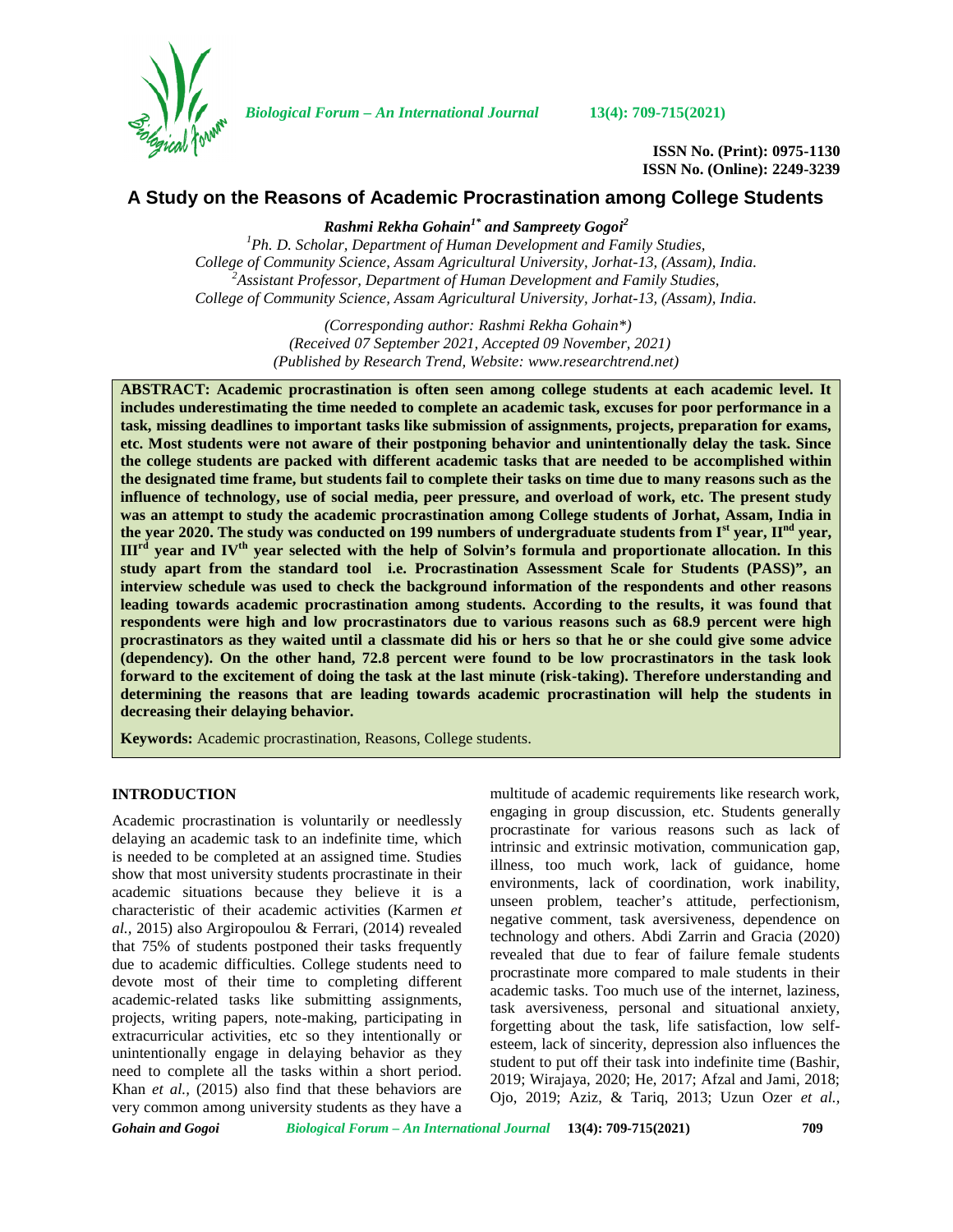2014; Rothblum *et al.* (1986). Whereas Zacks & Hen (2018) stated that due to deficits in self-regulation respondents are often unable to complete their assigned task within deadline.

Behavioral psychologists revealed that time inconsistency is also one of the reasons why individuals procrastinate more, as it influences the human mind to value more in instant gratification than future rewards. Procrastinators may delay in deciding to start the task but meanwhile, individuals gather the information that is needed to finish the task, it also makes the individual more creative, helps in re-evaluating the unnecessary tasks leads to better apologies.

In respect to academic procrastination and academic performance, there are four different types of academic procrastinators on academic-related tasks those are inconspicuous, successful pressure seeker, worried, and discontent with studies (Grunschel *et al.,* 2013). The inconspicuous and successful pressure seeker types of procrastinators were not negatively affected due to academic delay and show less academic procrastination. These types of procrastinators don't face any psychological pressure like depression, frustration as they were purposeful procrastinators and they were aware of their study activities and believe in their strength to complete the task before the deadline (Visser *et al.* 2018). On the other hand, worried and discontent with studies types of procrastinators shows a high amount of academic procrastination and they mostly face some psychological pressure (Grunschel *et al.* 2013). Hen, & Goroshit, (2020) revealed that some students delay in their tasks for immediate emotional relief which is followed by negative outcomes leading them to change their postponing behavior.

Although academic procrastination is not always a problem, but when students needlessly delay learning activities it may create undesirable stress, anxiety, frustration, and prevent them from achieving their developmental tasks. Studies show that it creates negative consequences such as low academic performance, academic life satisfaction, and withdrawal from courses. Visser *et al.,* (2015) revealed that students who repeatedly delay in their tasks received lower grades in their exams (Steel, 2007). By using some strategies like motivational regulation will help in reducing the behavior, but for that students have to be aware of their postponing behavior (Grunschel *et al.,* 2016). So, understanding the reasons causing academic procrastination will be beneficial for the students to overcome their procrastinating behavior. The present study was conducted to assess the reasons that are contributing to academic procrastination among College students.

**Justification.** Now a day's academic procrastination is very common among students. Most students were unaware of their procrastination behavior and unintentionally they make excuses for delaying the task. These affect their real performance in learning processes. Understanding and determining the reasons that are leading towards academic procrastination can help the students in decreasing this behavior. The main aim of this research is to determine the reasons where students mostly procrastinate, as the researcher observed that there is a frequent occurrence of postponing the task amongst students in assignments, group work, presentation, participation in activities, as the researcher even found doing the same. Therefore, identifying the reasons will help the individual to overcome such behavior and face the reality. Although various researches had been carried out in India and abroad on academic procrastination, but very few studies have been conducted in Assam. Therefore the present study has been undertaken at Jorhat district to see the prevalence of academic procrastination among students.

# **MATERIALS AND METHODS**

The study was carried out in the Jorhat district of Assam. The sampling procedure used in the study was probability sampling where 199 students (as sample) were selected from the College of Agriculture and College of Community Science, Jorhat by using Solvin's formula and proportionate allocation.

**used:** A standardized tool namely "Procrastination Assessment Scale for Students (PASS)" developed by Solomon & Rothblum, (1984) was used to assess the reasons leading towards academic procrastination among students, and an interview schedule was prepared for collecting background information of the respondents and checking their awareness about the term academic procrastination.

**Scoring:** Mean and standard deviation was used to measure the reasons for procrastination. The score above Mean + Standard deviation was grouped as high procrastinator and the scores below Mean - Standard deviation was grouped as a low procrastinator. There is no middle range in reasons for procrastination. Mean and Standard deviation was calculated by using the Statistical Package for the Social Sciences (SPSS) software.

## **RESULTS AND DISCUSSION**

This section deals with the reasons due to which respondents failed to complete their task at an assigned time. The findings (Table 1) demonstrated that the majority (52.3%) of the respondents have no evaluation anxiety as respondents were not concerned that the professor wouldn't like the work. It may be because respondents were more concerned about completing the task at an assigned time so they are not worrying about other aspects like whether the professor would like their work or not on the other hand 52.2 percent were high procrastinators in the task that, they would get a bad grade.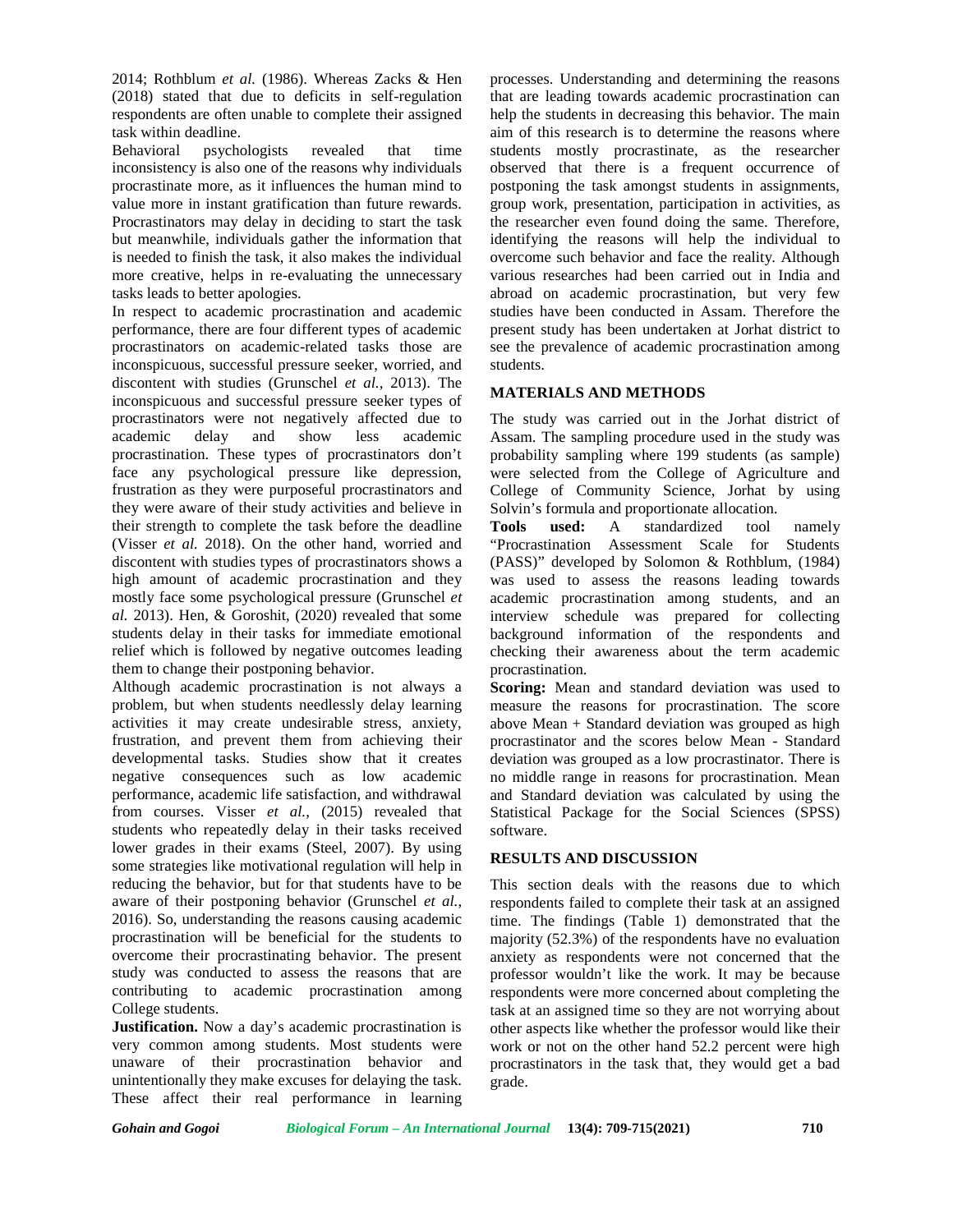| Sr. | <b>Reasons</b><br>for | <b>Items</b>                                | Mean | S.D  | Range        | Total samples $(N=199)$ |                       |
|-----|-----------------------|---------------------------------------------|------|------|--------------|-------------------------|-----------------------|
| No. | procrastination       |                                             |      |      |              | High<br>procrastinator  | Low<br>Procrastinator |
|     |                       | Concerned that professor wouldn't           | 2.32 | 1.14 | $3-5$ (High) | 47.7%                   | 52.3%                 |
| 1.  | Evaluation            | like the work.                              |      |      | $2-1$ (Low)  |                         |                       |
|     | anxiety               | Worried about getting a bad grade.          | 2.55 | 1.03 | $3-5$ (High) | 52.2%                   | 47.8%                 |
|     |                       |                                             |      |      | $2-1$ (Low)  |                         |                       |
|     |                       | Waited until a classmate did                | 2.64 | 1.02 | $3-5$ (High) | 68.9%                   | 31.1%                 |
| 2.  |                       | his/hers, so that he/she could give         |      |      | $2-1$ (Low)  |                         |                       |
|     | Dependency            | some advice.                                |      |      |              |                         |                       |
|     |                       | Waited to see if the professor              | 2.85 | 1.30 | $4-5$ (High) | 29.2%                   | 70.8%                 |
|     |                       | would give some more information            |      |      | $3-1$ (Low)  |                         |                       |
|     |                       | about the paper.                            |      |      |              |                         |                       |
|     | Difficulty            | Hard time knowing what to include           | 2.90 | .94  | $3-5$ (High) | 68.8%                   | 31.2%                 |
|     | making                | and what not to include in paper.           |      |      | $2-1$ (Low)  |                         |                       |
|     | decisions             | Couldn't choose among all the               | 2.60 | 1.01 | $3-5$ (High) | 52.7%                   | 47.3%                 |
| 3.  |                       | topics.                                     |      |      | $2-1$ (Low)  |                         |                       |
|     |                       | Had too many other things to do.            | 2.74 | 1.19 | $3-5$ (High) | 59.7%                   | 40.3%                 |
|     | Time                  |                                             |      |      | $2-1$ (Low)  |                         |                       |
| 4.  | management            | Felt overwhelmed by the task.               | 2.82 | 1.11 | $3-5$ (High) | 63.9%                   | 36.1%                 |
|     |                       |                                             |      |      | $2-1$ (Low)  |                         |                       |
|     | Lack of assertion     | There's some information needed             | 2.79 | 1.07 | $3-5$ (High) | 66.4%                   | 33.6%                 |
|     |                       | ask professor,<br>but<br>felt<br>to         |      |      | $2-1$ (Low)  |                         |                       |
| 5.  |                       | uncomfortable<br>approaching                |      |      |              |                         |                       |
|     |                       | him/her.                                    |      |      |              |                         |                       |
|     |                       | requesting<br>Had<br>difficulty             | 3.02 | 2.36 | $3-5$ (High) | 65.3%                   | 34.7%                 |
|     |                       | information from other people.              |      |      | $2-1$ (Low)  |                         |                       |
|     | Rebellion             | Resented having to do things                | 2.27 | 1.20 | $3-5$ (High) | 47.8%                   | 52.2%                 |
| 6.  | against control       | assigned by others.                         |      |      | $2-1$ (Low)  |                         |                       |
|     |                       | Resented people setting deadlines.          | 2.40 | 1.02 | $3-5$ (High) | 49.8%                   | 50.2%                 |
|     |                       |                                             |      |      | $2-1$ (Low)  |                         |                       |
| 7.  | Low self esteem       | Didn't think know enough to write           | 2.70 | 1.11 | $3-5$ (High) | 55.8%                   | 44.2%                 |
|     |                       | the paper.                                  |      |      | $2-1$ (Low)  |                         |                       |
|     |                       | Didn't trust oneself can do a good          | 2.42 | 1.16 | $3-5$ (High) | 47.8%                   | 52.2%                 |
|     |                       | job.                                        |      |      | $2-1$ (Low)  |                         |                       |
| 8.  | Aversiveness of       | Really<br>disliked writing<br>term          | 2.62 | 1.26 | $3-5$ (High) | 52.7%                   | 47.3%                 |
|     | task                  | papers.                                     |      |      | $2-1$ (Low)  |                         |                       |
|     |                       | Felt it just takes too long to write a      | 2.64 | 1.26 | $3-5$ (High) | 50.8%                   | 49.2%                 |
|     |                       | term paper.                                 |      |      | $2-1$ (Low)  |                         |                       |
|     |                       | Looked forward to the excitement            | 2.91 | 1.20 | $4-5$ (High) | 27.2%                   | 72.8%                 |
|     |                       | of doing this task at the last minute.      |      |      | $3-1$ (Low)  |                         |                       |
| 9.  | Risk taking           | Liked the challenge of waiting              | 2.52 | 1.32 | $3-5$ (High) | 50.26%                  | 49.7%                 |
|     |                       | until the deadline.                         |      |      | $2-1$ (Low)  |                         |                       |
|     |                       | that if did<br>Concerned<br>well.           | 2.39 | 1.09 | $3-5$ (High) | 58.3%                   | 41.7%                 |
| 10. | Fear of success       | classmates would resent.                    |      |      | $2-1$ (Low)  |                         |                       |
|     |                       | Were concerned that if got a good           | 2.41 | 1.29 | $3-5$ (High) | 50.2%                   | 49.8%                 |
|     |                       | grade, people would have higher             |      |      | $2-1$ (Low)  |                         |                       |
|     |                       | expectations in the future.                 |      |      |              |                         |                       |
|     |                       | Didn't have enough energy to                | 2.35 | 1.14 | $3-5$ (High) | 45.8%                   | 54.2%                 |
|     | 11. Laziness          | begin the task.                             |      |      | $2-1$ (Low)  |                         |                       |
|     |                       | Just felt too lazy to write a term          | 2.58 | 1.11 | $3-5$ (High) | 60.8%                   | 39.2%                 |
|     |                       |                                             |      |      | $2-1$ (Low)  |                         |                       |
|     |                       | paper.<br>that classmates<br>Knew<br>hadn't | 2.62 | .98  | $3-5$ (High) | 56.3%                   | 43.7%                 |
| 12. | Peer pressure         | started the paper either.                   |      |      | $2-1$ (Low)  |                         |                       |
|     |                       |                                             |      |      |              |                         |                       |
|     |                       | Friends were pressuring to do other         | 2.32 | 1.13 | $3-5$ (High) | 51.8%                   | 48.2%                 |
|     |                       | thing.                                      |      |      | $2-1$ (Low)  |                         |                       |
|     |                       | Were concerned wouldn't meet                | 2.51 | 1.02 | $3-5$ (High) | 56.7%                   | 43.3%                 |
| 13. | Perfectionism         | own expectations.                           |      |      | $2-1$ (Low)  |                         |                       |
|     |                       | Set very high standards and                 | 2.32 | 1.26 | $3-5$ (High) | 44.7%                   | 55.3%                 |
|     |                       | worried that wouldn't be able to            |      |      | $2-1$ (Low)  |                         |                       |
|     |                       | meet those standards.                       |      |      |              |                         |                       |

### **Table 1: Distribution of respondent according to Reasons for procrastination.**

It can be assumed that due to a high level of evaluation anxiety some respondents spend more time worrying about the task rather than starting the task and the evaluation anxiety is often associated with high exceptions of others as well as from their own. These findings can also be supported by the study of Saplavska and Jerkunkova (2018) who revealed that there is a positive correlation between academic procrastination and anxiety among students. Also, procrastination is related to either anxiety or poor efficacy expectations which influence the individual to constantly delay in the implementation and starting the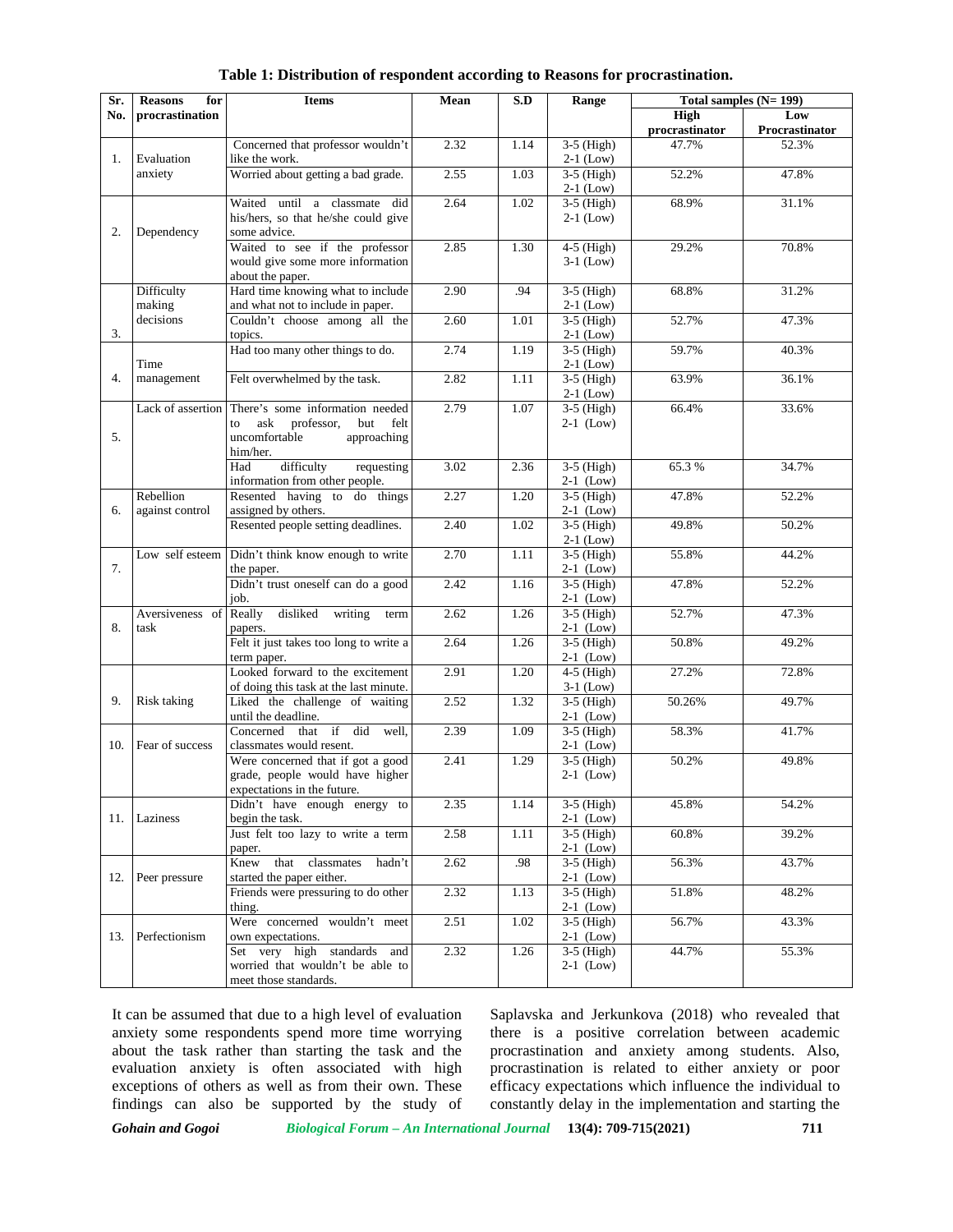plan accomplish the tasks at the very last minute when the deadline is approaching and one should understand that it is useless, to try to cope up with the already wasted time.

It can be inferred from the results that due to the reason dependency 68.9 percent were high procrastinators as they have waited until a classmate did his/hers so they could get some advice. It may be attributed to the fact that now-a-days students were more dependent on friends, teachers or on the internet so that without doing much self-study and giving less effort they can easily copy from others and use their time on other activities. As a result, they keep on waiting for classmates or professors to get important notes or advice to complete the assigned task. Tezer *et al.,* (2020) also revealed that usage of internet leads towards academic procrastination among students and significantly GPA of the students decrease. But 70.8 percent were low procrastinators as respondents reported they didn't procrastinate due to the task that waited to see if the professor would give some more information about the paper. This may be because the respondents knew that they have to submit before the deadline, therefore, they do not wait for additional support from the professor. This can be supported by the study of Klassen *et al.* (2008) which shows that self-efficiency acted as a motivating factor for self-regulation which helps the respondents to get rid of distractions, develop realistic and interesting strategies that improve learning and help in completion of the task within the allocated time.

In the present study Table 1 it was found that 68.8 percent showed high procrastination as respondents had a hard time knowing what to include and what not to include in their paper while 52.7 percent were also high procrastinators as they couldn't choose among all the topics. This may be due to the difficulty in making a decision, which is associated with anxiety and fear. Students worry about making a mistake and many times feel confused about how to complete the task. Sometimes due to an overload of a task, they failed to select the important task and keep on delaying the assigned task till the last minute. This can be supported by the study of Santosa (2017) which shows that higher scores in decisions making lead to lower scores on academic procrastination.

Results indicated that 59.7 percent were high procrastinators as they had too many other things to do and 63.9 percent also highly procrastinated because they felt overwhelmed by the task. This may be due to poor time management skills where respondents face difficulties in managing their time wisely which affects their goal and objectives to determine which task is more important than others, therefore respondents postpone doing academic tasks to a later date. These findings can be supported by conflict theory, which revealed procrastination includes severe decisional conflict coupled with pessimism about finding a satisfactory solution to the problem. So, procrastination is a means of dealing with conflict and the difficulty of

decision-making. Also Roshanisefat *et al.,* (2021) revealed that improper time management skills and test anxiety of the individuals are positively associated to academic procrastination.

Findings revealed that 66.4 percent were high procrastinators as respondents need to ask for some information from the professor but felt uncomfortable approaching them also 65.3 percent revealed they were high procrastinators as they face difficulty requesting information from other people. It may be due to lack of assertion and shyness students kept on hesitating to ask their doubts to others and choose to put off the task till the deadline.

Data revealed that 52.2 percent were low procrastinators as the respondents revealed that they didn't procrastinate due to the task resented having to do things assigned by others and 50.2 percent were also low procrastinators as respondents reported they didn't delay in the academic task due to people setting deadlines for them. This may be because respondents did not think of it as an obligation and they did not feel bad when people assigned some task and set a deadline for any submission and hence they try to be more focused on completing the task and submit timely rather, which helps in increasing their performance level.

Results indicated that 55.8 percent of the students reported a high level of procrastination as they felt that they did not have enough knowledge to write a term paper. This may be because students may delay in completing a task because of self-doubt. They assume themselves to be incapable to complete the assigned task by others; a few of them are not confident about their knowledge on the topic and hence keep on procrastinating. This can be supported by the study of William *et al*., (2008) which showed that procrastination is caused by a negative self-view where the individual is not confident about their abilities. But 52.2 percent were found low procrastinators as the respondents revealed that they didn't procrastinate due to the task that they didn't trust themselves that they can do a good job. It is because Individuals with high self-efficacy were found to have higher self-esteem which helps in increasing the confidence level in confronting the challenges associated with the task. Also, Wolters and Benzon, (2013) revealed that persons with self-regulation abilities tend to have a high desire for goal mastery, adaptive motivational attitudes, and beliefs towards achieving desire, so there is a low chance of delaying a task.

As shown in Table 1, respondents were highly procrastinated in writing term papers (52.7%) as they really dislike writing term papers while 50.8 percent were also high procrastinators as it took too long to write a term paper. Aversiveness of the task is the reason for their procrastination, which is related to the behavioral delay due to the feeling of dislikeness or unpleasantness towards the activity. This finding can be supported by the study of Huang and Golman (2019)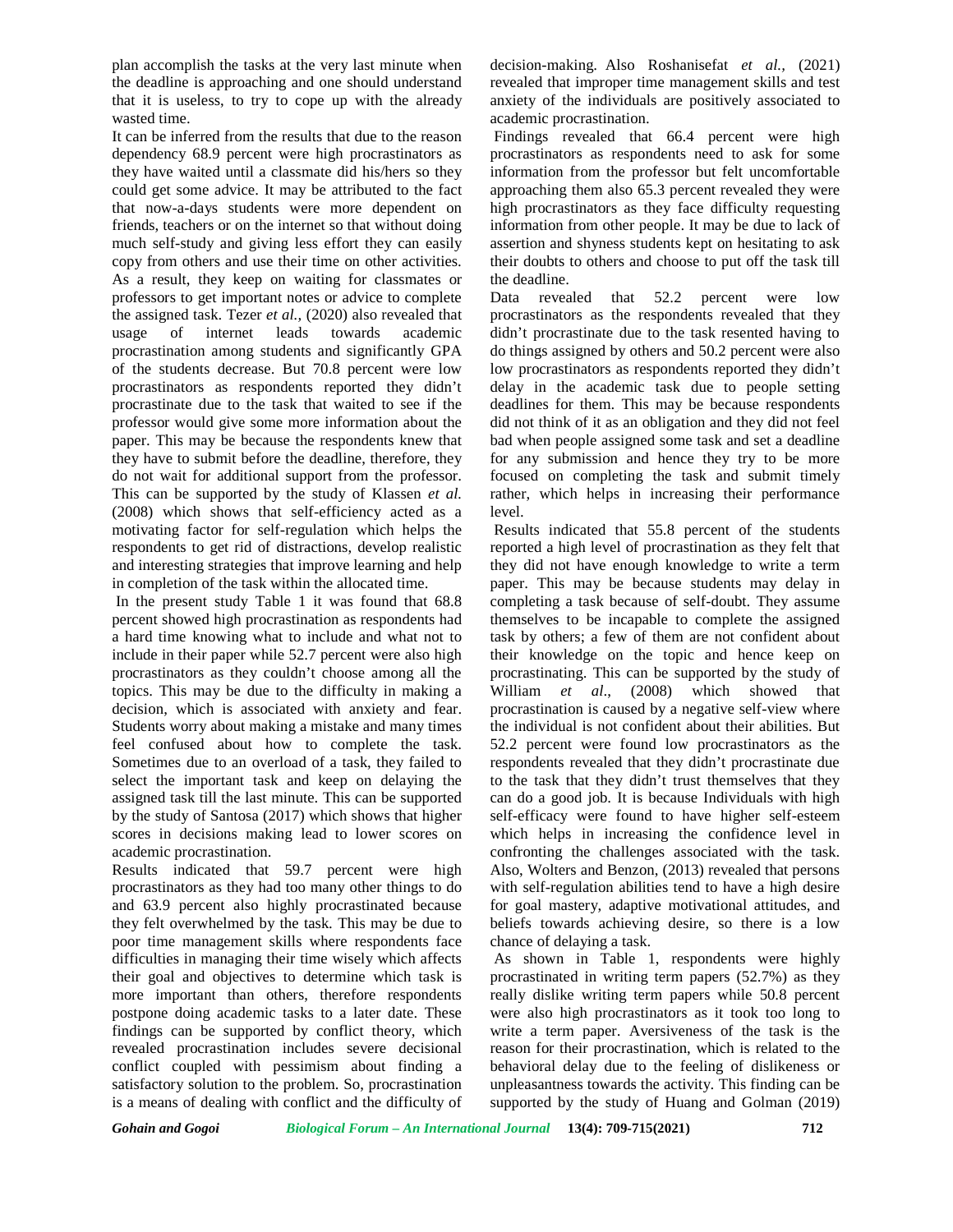who found that students are more likely to postpone the tasks than when they find less enjoyable. Also Bytamar *et al*., (2020) revealed that procrastinator who find that task aversive tends to regulate negative emotions to the assigned task.

According to the results, 72.8 percent were low procrastinators as the respondent revealed that they didn't procrastinate due to the task looking forward to the excitement of doing the task at the last minute. It can be attributed to the fact that individuals who have mastered the Temporal Motivation Theory were intrinsically motivated and try to complete their tasks on time for greater self-satisfaction and they try to achieve short terms rewards for good academic results (Howell and Watson, 2007). However, 50.26 percent with high procrastinators tend to like the challenge of waiting until the deadline. It may be because respondents believe they perform better under immense pressure when anxiety is at its peak, as thrill enhances the flavor to the task so they habitually delayed the task.

Table 1 revealed that 58.3 percent were high procrastinators as respondents were concerned if they did well their classmates would resent them and 50.2 percent were also high procrastinators because they were concerned that if they got a good grade other people would have higher expectations in the future. It may be because respondents were worried about what their friends will think if they do good in their task and were afraid of receiving negative comments from them. Also due to fear of success, which is associated with anxiety about meeting others' expectations as well as their own standards, people often lose their self confidence and start to avoid the task. This can be supported by the study of Fatimah *et al.,* (2011) who found that students tend to procrastinate or delay the starting or finishing the tasks and even lose the ability to even perform up to their potential when the known evaluation will be done.

Results highlighted that 54.2 percent were low procrastinators as the respondents revealed that they didn't procrastinate due to the task didn't have enough energy to begin the task. This may be because respondents know that feeling lethargic is a sign of procrastination and it may lead to depression when they will fail to complete the task before the deadline, so they don't allow themselves to fall into the trap of procrastination. But 60.8 percent were found high procrastinators as they felt too lazy to write a term paper. It may be because to write a term paper individuals need some time for self-learning but after completing all the classes, extra circular activities students feel lazy to start a new task so they postpone their academic tasks for the next day, and when the day comes, they again can't do as they are assigned with another new task and thus the list of tasks gets accumulated. This may be supported by the study of Dautov (2020) which shows that procrastination makes students feel lazy and due to capability deficiency

individuals tends to develop delaying tendencies which leads to low academic performance.

It was clear from the results that 56.3 percent were high procrastinators as they knew that their classmates hadn't started the paper either. It may be because respondents know that if they complete the paper first their other classmate will ask for it as a reference and many of them would try to copy it and if the respondent refuses to give, they will become unpopular among their friends and many a time conflict also arises so they put off the task. On the other hand, 51.8 percent were also high procrastinators as respondents' friends were pressuring them to do other things. Due to peer pressure, respondents get distracted from their goals and lose motivation to start their important tasks which influences them to utilize their valuable time in non productive work. Also, peer pressure is considered as a mediator between self-esteem and procrastination habits of individuals. In order to be accepted by their peers, students with low self-esteem may be more likely to be influenced by their peers to satisfy their needs. As a result, respondents stop their work which they were supposed to complete before the deadline This can be supported by the study of Bukowski *et al.,* (2008) which revealed that a lower level of self-esteem is associated with higher susceptibility to peer pressure. Also Ocansey *et al.,* (2020) reveled that delaying behavior is associated that openness, consciousness and agreeableness of the individual as students know that their peer is much more important than that of the assigned task so without giving second thought they put-off their task to the later.

Results in Table 1 show that the majority (56.7%) were high procrastinators as they were concerned if they wouldn't meet their own expectations. It may be because of unrealistic expectations or a sense of perfectionism which is occurred in three forms: first is self-oriented perfectionism where people places high standard for themselves, second is other-oriented perfectionism where people place a high standard for other people and third is socially direct perfectionism occurs when people allow others to place high standards on them. In the present study also, students pre-assumed to make their tasks "perfect", nervous about making mistakes or messing them up, which leads towards irrational behavior of avoiding the task even more as the deadline approaches. This can be supported by the study of Jadidi *et al.,* (2011) which shows that there is a positive correlation between academic procrastination and perfectionism. But 55.3 percent were found low procrastinators as respondents revealed that they didn't procrastinate due to the task setting very high standards for themselves and worried that wouldn't be able to meet those standards. This may be because of self-control, which reflects the respondent's ability to regulate their own behavior so that they can follow through with their intentions, and take necessary action which will help in completing the task.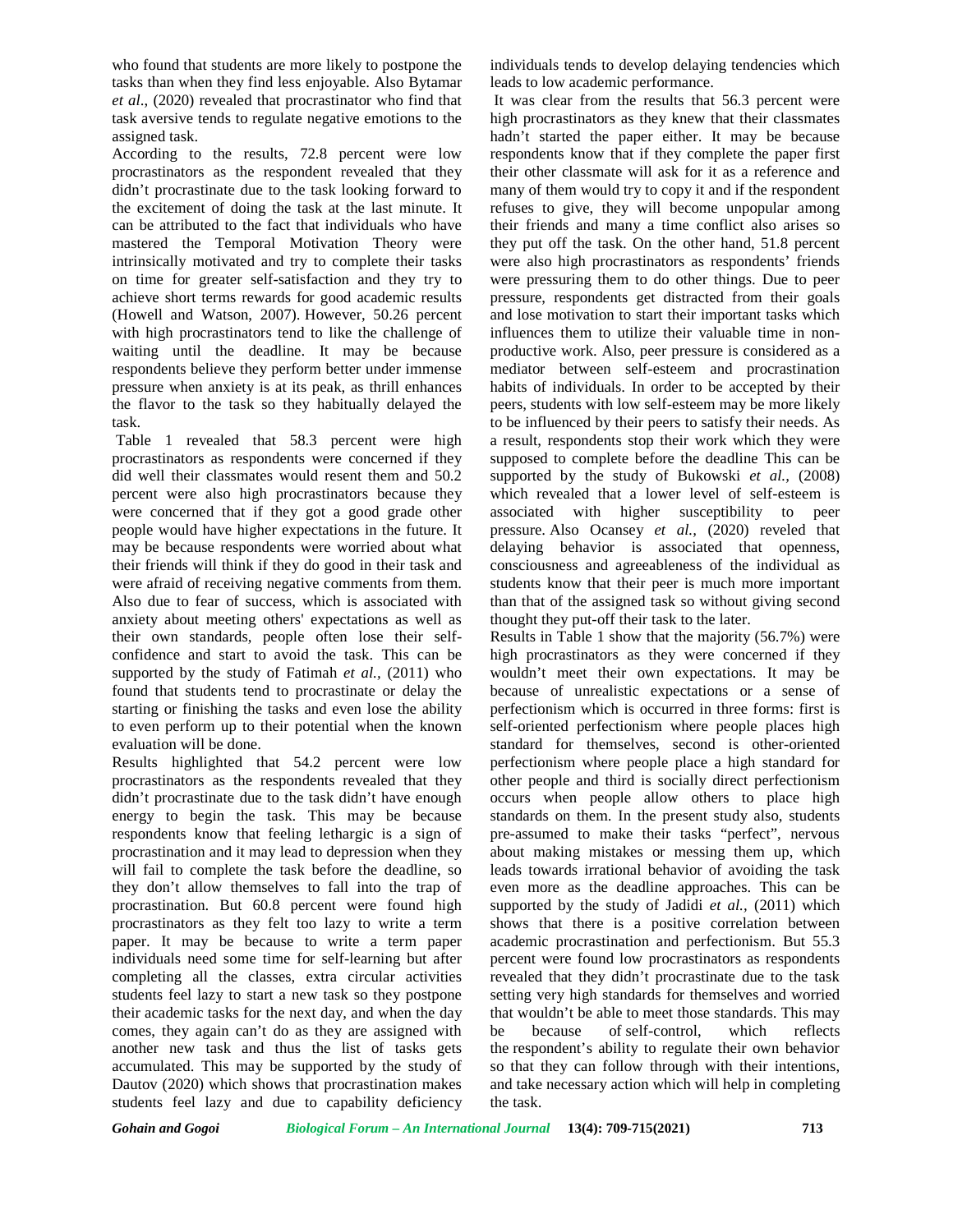### **CONCLUSION**

Identifying the reasons leading towards academic procrastination will help the individual to overcome such behavior and complete their work within the stipulated time frame. Using strategy and interventions will help the individual to break the never-ending delay of the task. Some of the interventions are activity scheduling, training in mindfulness, etc which will help to alleviate the negative consequences and make individuals believe in themselves, avoid distractions and get desirable success.

#### **Limitations and challenges of the study**

1. The study was undertaken only in two colleges i.e College of Community Science and College of Agriculture.

2. The study was confined to undergraduates only.

3. Individual observations for data collection were not possible.

4. Respondents were not willing to give sufficient time to collect information.

#### **Recommendations for further study**

1. A similar study can be performed with higher-level students.

2. The workshop can be arranged so that students were made aware of the reasons behind their postponing behavior.

3. The study can be done with more number so respondents from different schools, colleges, universities covering other districts.

4.In the future academic procrastination can be measured with other variables like stress, personality characteristics, etc.

**Implications:** During the data, collection the researcher found that most of the respondents were not aware of the term academic procrastination and students encountered lots of trouble due to their delaying behavior.

So researcher organized some workshops emphasizing overcoming procrastination so that more students were made aware of their procrastination behavior, its negative impact, and how they can overcome such habits. As a result more students definitely want to decrease their delaying behavior.

**Acknowledgment.** With immense pleasure, the authoress takes the privilege to express her deepest sense of gratitude to the Department of Human Development and Family Studies for providing an opportunity to conduct the study. It is a great pleasure to acknowledge the College of Community Science and Assam Agricultural University, Jorhat for providing constant help and support in academic and administrative matters.

**Conflict of interests:** No conflict of interests exists.

#### **REFERENCES**

Abdi Zarrin, S. & Gracia, E. (2020). Prediction of Academic Procrastination by Fear of Failure and SelfRegulation. *Educational Sciences: Theory and Practice*, *20*(3): 34-43.

- Afzal, S. and Jami, H. (2018). Prevalence of academic procrastination and reasons for academic procrastination in university students. *Journal of Behavioural Sciences*, *28*(1).
- Argiropoulou, M., & Ferrari, J. R. (2014). Frequency and reasons for academic procrastination among Greek university students: Shedding light on a darkened yet critical issue. *Psychology*, *21*(2), 150-160.
- Aziz, S. and Tariq, N. (2013). A web-based survey of procrastination and its outcomes among Pakistani adolescents. Journal of Behavioral Sciences, 23(1), 118-131.
- Bashir, L. (2019). Social networking usage academic procrastination and performance among university students role of self efficacy and metacognitive beliefs. In Unpublished PhD. Lovely Professional University .https://shodhganga.inflibnet.ac.in/handle/10603/2710 24
- Bukowski, W. M., Velasquez, A. M., & Brendgen, M. (2008). Variation in patterns of peer influence: Considerations of Self and Other. U: Prinstein, MJ, Dodge, K.(ur.), Peer influence processes among youth. *Guildford Publications. New York*, *125*, 140.
- Bytamar, J. M., Saed, O., & Khakpoor, S. (2020). Emotion regulation difficulties and academic procrastination. *Frontiers in Psychology*, *11*.
- Dautov, D. (2020). Procrastination and laziness rates among students with different academic performance as an organizational problem. In *E3S Web of Conferences* (Vol. 210, p. 18078). EDP Sciences.
- Fatimah, O., Lukman, Z. M., Khairudin, R., Shahrazad, W. S., & Halim, F. W. (2011). Procrastination's Relation with Fear of Failure, Competence Expectancy and Intrinsic Motivation. *Pertanika Journal of Social Sciences & Humanities*, *19*.
- Grunschel, C., Patrzek, J., & Fries, S. (2013). Exploring different types of academic delayers: A latent profile analysis. *Learning and Individual Differences*, *23*, 225-233.
- Grunschel, C., Schwinger, M., Steinmayr, R., & Fries, S. (2016). Effects of using motivational regulation strategies on students' academic procrastination, academic performance, and well-being. *Learning and individual differences*, *49*, 162-170.
- He, S. (2017). A multivariate investigation into academic procrastination of university students. *Open Journal of Social Sciences*, *5*(10), 12.
- Hen, M., & Goroshit, M. (2020). The effects of decisional and academic procrastination on students' feelings toward academic procrastination. *Current Psychology*, *39*(2), 556-563.
- Howell, A. J., & Watson, D. C. (2007). Procrastination: Associations with achievement goal orientation and learning strategies. *Personality and Individual Differences*, *43*(1), 167-178.
- Huang, J., & Golman, R. (2019). The Influence of Length of Delay and Task Aversiveness on Procrastination Behaviors. *International Journal of Psychological Studies*, *11*(4).
- Jadidi, F., Mohammadkhani, S., & Tajrishi, K. Z. (2011). Perfectionism and academic procrastination. *Procedia-Social and Behavioral Sciences*, *30*, 534- 537.

*Gohain and Gogoi Biological Forum – An International Journal* **13(4): 709-715(2021) 714**